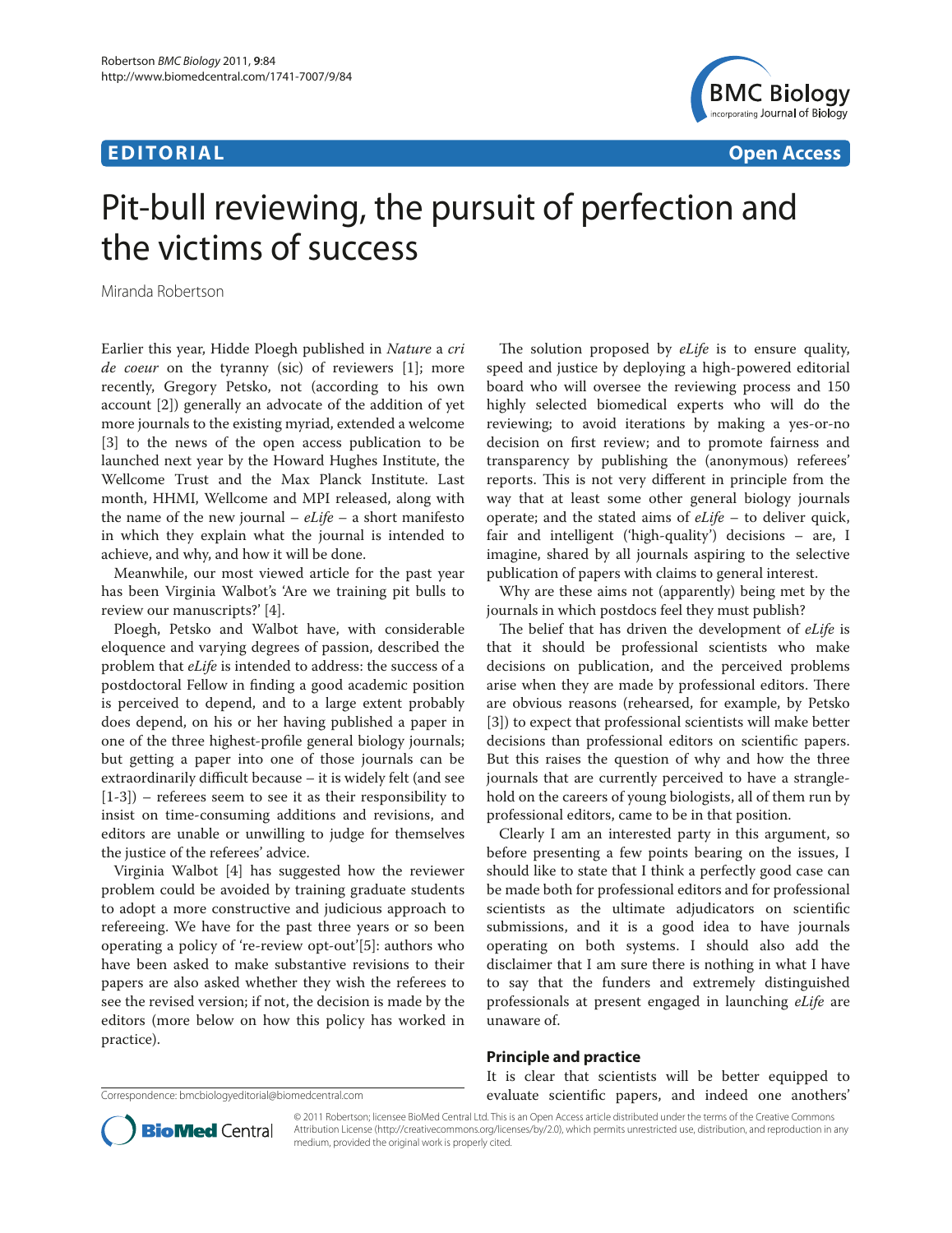evaluations of scientific papers, than professional editors with a scientific background. But to meet the aspirations of *eLife* (or any other would-be general-interest selective biology journal) demands a breadth and depth of knowledge, with the sagacity to apply it appropriately, that are in limited supply, as is the time of professional scientists, especially knowledgeable and sagacious ones.

The main arguments in favor of professional editors are that they can make a full-time commitment to their editorial role, and they are less likely to be influenced by personal scientific prejudices and history (their own and those of close colleagues) than are field scientists. Their effectiveness however depends entirely on their willingness to draw on the scientific community for expert advice, not only as referees, but also for perspective on difficult decisions and adjudication in cases of conflict or dispute. Woe betide the professional editor who thinks she or he can judge the issues without reference to the real experts.

Benjamin Lewin has long since retired from *Cell*, so it is not, I hope, invidious to cite him as an example of a professional editor (he was also of course the publisher) with the vision and understanding to launch what was and is now by any criterion an egregiously successful and high-quality journal. (Lewin – and *Cell* – have some distinguished detractors, as well as many admirers; but you don't get distinguished detractors without having achieved something important. Perhaps here I should follow Petsko's example [3] of full disclosure, and volunteer that Lewin and I were for a while colleagues on the editorial staff of *Nature*, where we fought like cat and dog.)

Of course, some professional editors are better than others. So are some scientists, in an editorial capacity. The main difference is that research scientists constitute a community within which the quality of an individual can reasonably reliably be judged by consensus criteria, whereas no such community or consensus criteria exist for editors.

However, it seems to me that the problem that is actually at the root of the frustrations with publishing in the biomedical sciences is the scarcity of expertise, breadth and sagacity relative to the number of papers on which their authors have a right to expect they will be exercised. This simply makes it very difficult to achieve consistently fair and intelligent decisions, and it is even more difficult to couple this with speed.

Worse, once a journal has become one of the highprofile, high-impact-factor few in which all ambitious postdocs hope to publish, there is a danger not only that the number of submissions will exceed any reasonable capacity for consistently making good quick decisions, but that the incentive to editors to ensure such decisions concomitantly decreases, since the reputation of the journal is by that time sufficient to ensure its continued success in the absence of anything but egregious and consistent lapses. (And possibly even then.)

In this way, aspiring young authors can become the victims of the journals' success.

I don't think there is an infallible formula for getting the publishing process right. But there are certainly useful guidelines. Apropos of which, I promised to return to our own experiment in the pursuit of perfection in the editorial process.

### **Re-review opt-out and the pursuit of perfection**

When we initiated the policy of allowing authors to choose whether their revised manuscripts were subjected to a second scrutiny by their referees, our main fear was not the risk of publishing invalid science, but that of losing good referees. This fear proved unfounded (although there is no way of knowing whether this is simply because most referees never read far enough down the invitation letter to reach the paragraph explaining that the authors may opt out of re-review).

How have authors responded? Roughly half of all authors choose not to go back to referees after revising their papers. As editors, if we are in doubt about the validity of the revised paper, we generally reject it. In that case, authors sometimes appeal and ask us to consult the referees again, and on one or two occasions, the referees have proved more tolerant than we were (usually this is to do with the level of validation that should reasonably be required).

Often, authors would prefer on balance to have their revised manuscripts ratified by the reviewers, but want to avoid delay: in that case, we generally offer to consult referees again with the proviso that if they don't respond within a week we will make a decision without them.

In the interests of avoiding delay to the publication of papers at least some of whose results are valid and worthy of publication, even if they do not quite meet the strongest claims of the authors, we also often offer authors the alternatives of strengthening their paper for possible publication in *BMC Biology*, or resubmitting to one of our subject-specific sister journals of the BMC series where it may be acceptable with only minor or no revisions to meet the existing referees' criticisms. We consider this an extremely important service to authors submitting to a journal that maintains a threshold based on a judgement of the importance or general interest of the papers submitted to it, and not just their scientific soundness.

Do we, in consequence of our policy, make more mistakes than other journals? It's much too soon to say.

### **Footnotes**

Finally, I should like to return to more general issues, and to endorse strongly one remark of Hidde Ploegh [1], and